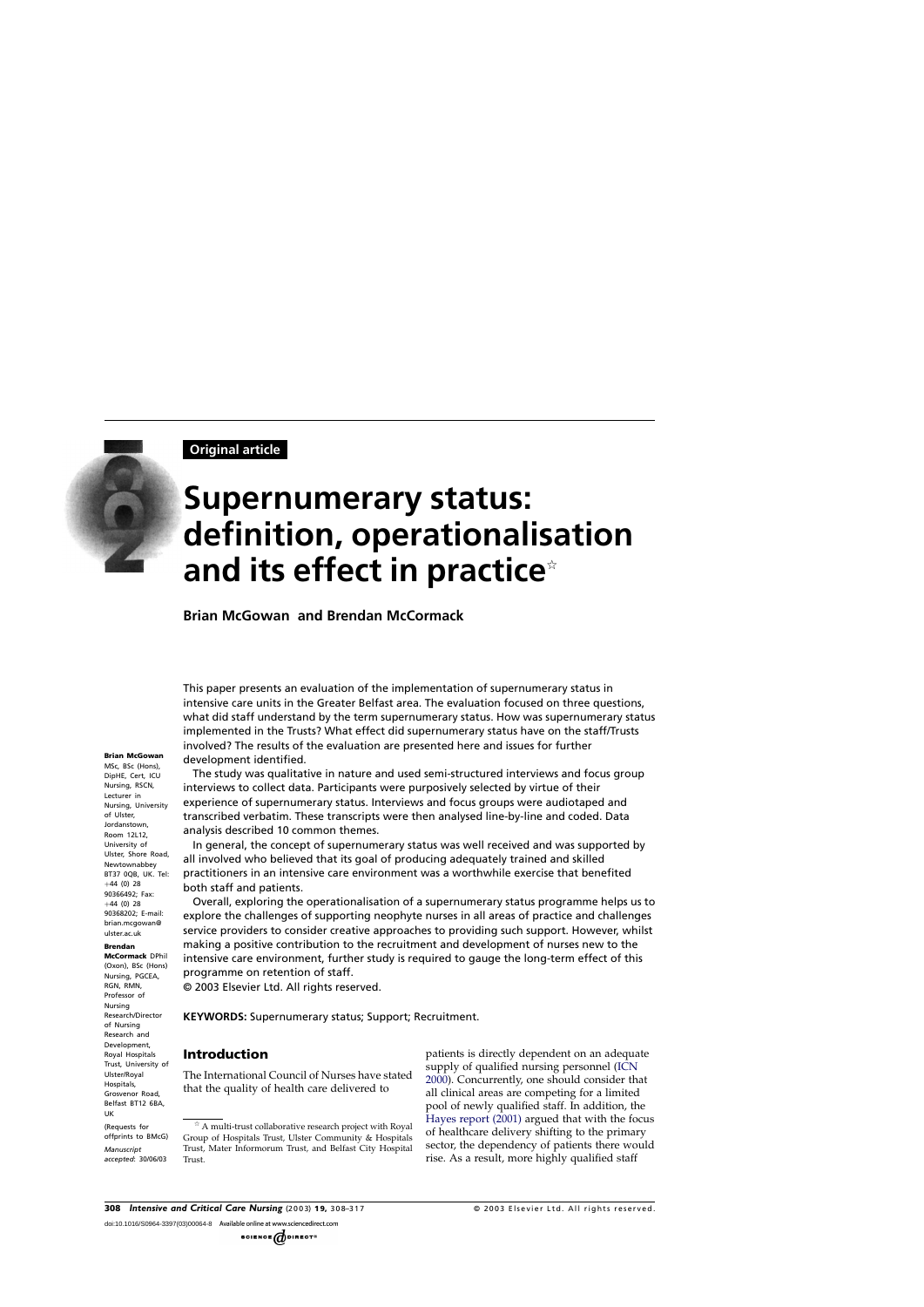would be required in primary care. This creates a problem for tertiary care providers as staff that would have previously had a career in this sector are moving out to the 'community'. This shift has had a knock on effect that has seen the recruitment needs of intensive care units increase. In an attempt to address this and facilitate recruitment to intensive care units, supernumerary status was introduced in 2000 for qualified nurses in the Greater Belfast area.

[Gray and Smith \(1999\)](#page-8-0) highlighted that as a concept, supernumerary status has been around since the 1950s but was adopted by nurse education in the whole of the UK following the education reforms commonly referred to as Project 2000. In essence, supernumerary status was originally intended to free student nurses from the burden of being treated as cheap labour by transforming their status from that of employee to student. The intention was that whilst still being present in clinical areas and thus being exposed to clinical experience they would not be counted in the numbers of staff present on the ward. However, supernumerary status (as a phrase) has developed negative connotations. This, [Lankshear \(1998\)](#page-9-0) argued, arose because of differences in interpretation and led to staff on wards making up rules of behaviour that differentiated them from the rest of the staff. This in turn compromised learning opportunities. [Downes \(2001\)](#page-8-0) concurs with this perspective and states that supernumerary status is part of the problem because staff have interpreted it as meaning that students were only there to observe.

The majority of work about supernumerary status has focused on the role of the student nurse ([Parahoo 1992\).](#page-9-0) There was little evidence either in support of or in opposition to the issue with qualified staff. As [Charnley \(1999\)](#page-8-0) points out, 'the experiences of newly qualified staff are largely unexplored'. This represents a significant gap in the knowledge base that may be addressed by this project.

The purpose of supernumerary status in this context was to attract nurses to work in a specialised area and provide them with an opportunity to build up a repertoire of skills in a supportive environment. In effect, they were being protected from being thrown in at the deep end. Consequently, the study presented

here set out to evaluate the development of supernumerary status, determine its impact on practice and provide evidence to facilitate decision making over its further provision.

This paper presents the results of an evaluative study commissioned by the local Health Board to examine the effectiveness of supernumerary status in order to inform further development of the established model. The paper will provide an overview of the methodology used and the study findings. The findings will be integrated with the discussion and focus on answering the key evaluative questions underpinning the study.

## **Methodology**

### **Aims**

The evaluation set out to answer three questions:

- (1) What did staff understand by the term supernumerary status?
- (2) How was supernumerary status implemented in the Trusts?
- (3) What effect did supernumerary status have on the staff/Trusts involved?

All the Trusts with intensive care units in the Greater Belfast area  $(n = 4)$  participated in this study. Agreement from the Directors of Nursing led to the development of an advisory group of senior staff from intensive care units that were to be involved in the study. This group provided expert advice on the intensive care environment, agreed the evaluation questions and advised the participating sample. The participants in the study consisted of people who were affected by supernumerary status and were referred to as 'stakeholders'. Four stakeholder groups were identified:

- Directors of Nursing  $(n = 4)$ ;
- Ward managers of the intensive care units  $(n = 6)$ :
- Mentors to supernumerary staff nurses  $(n = 29);$
- Supernumerary staff nurses  $(n = 29)$ .

The data collection methods used were focus group interviews and semi-structured interviews. Semi-structured interviews were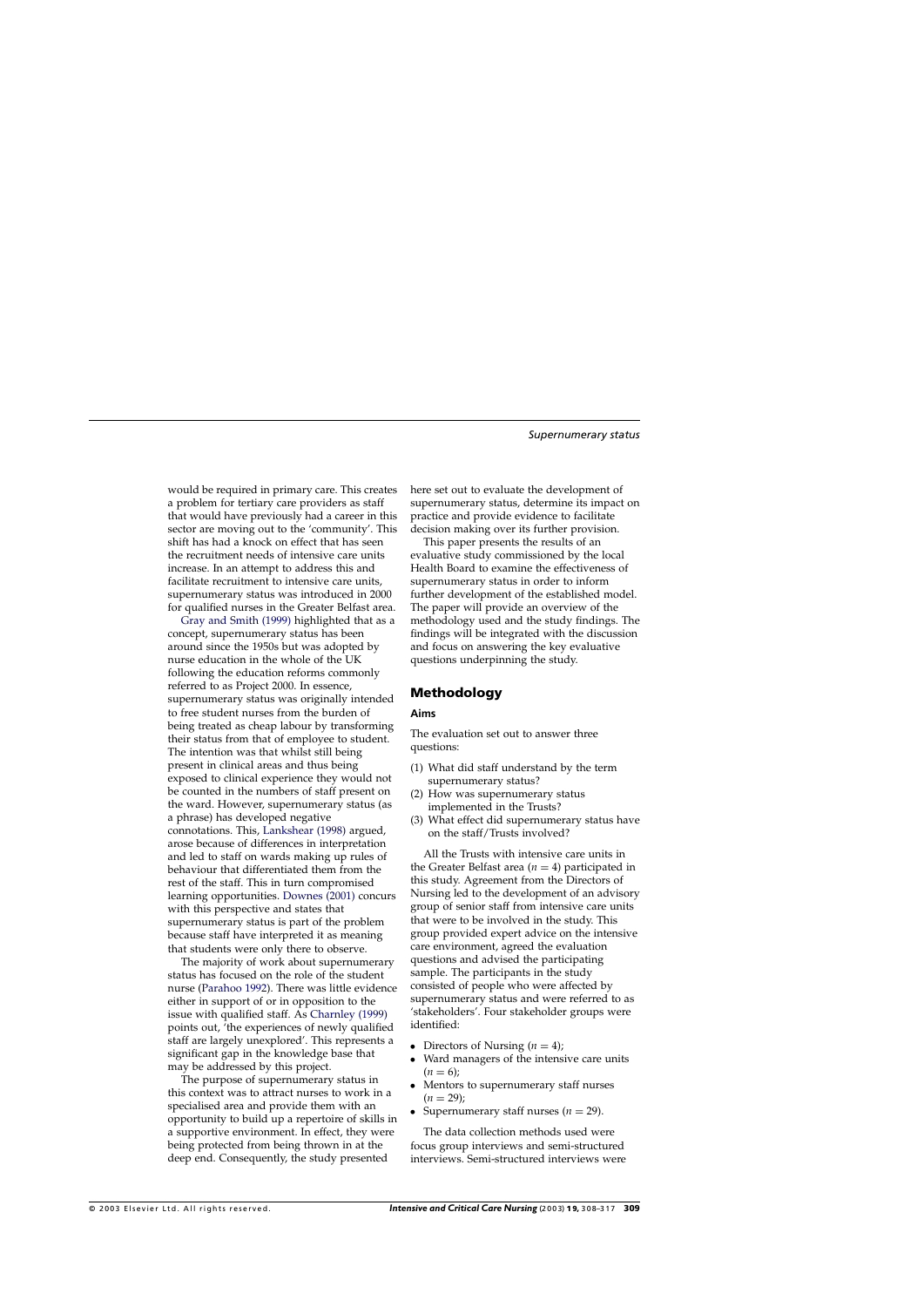used with the Directors of Nursing and the ward managers as the advisory group felt that this was the most appropriate approach with these particular stakeholder groups. The mentors and the supernumerary nurses formed the focus groups. [Robinson \(1999\)](#page-9-0) defined focus groups as, 'an in-depth, open-ended group discussion that explores a specific set of issues on a pre-defined and limited topic'. This particular methodology was chosen because the advisory group felt that participants would be more likely to share their experiences as opposed to using a one to one interview technique. [Webb and Kevern \(2001\)](#page-9-0) supported this view when they stated that, 'they (focus groups) capitalise on the interaction within a group to elicit rich experiential data'.

A semi-structured interview schedule was used for both individual interviews and focus groups, derived from key themes from the literature and issues raised by the advisory group. Nine focus groups and nine individual interviews were conducted in July–August 2000 and were tape-recorded. Following this, the tapes were transcribed. Content analysis followed transcription. The content analysis involved examining the transcripts line-by-line and noting emerging themes. These themes were then compared and common themes were constructed.

#### **Rigour**

To ensure rigour throughout the study, the development of the research tool (interview schedules) was commented on and revised by the advisory group under the supervision of the Professor of Nursing Research. As the data was being analysed an audit trail was produced so that the research supervisor could concurrently analyse the transcripts and agree or augment the findings.

#### **Ethical approval**

After discussion with the advisory group and the research supervisor, ethical approval from the local research ethics was not sought because no patient involvement was forecast. However, as Parahoo (1997, p. 78) points out, '*There are ethical implications at every stage of the* *research process*'. The ethical issues of this study were addressed by supplying the ward managers with background data so that they could discuss the project with their staff before they agreed to take part in the study. Each participant was written to individually and invited to take part. At this time, they were assured that they had the ability to withdraw at any time and that their identity would not be revealed at any stage. In addition, their 'rights' as participants in research were repeated to them at the start of each focus group before recording began.

Turning up and participating in the focus groups was taken as implied consent to take part.

## **Findings and discussion**

#### **Question 1: What did staff understand by the term supernumerary status?**

Supernumerary status as a phrase has negative connotations [\(Lankshear 1998\).](#page-9-0) This, Lankshear argued, arose because of differences in interpretation and led to staff on wards making up rules of behaviour that differentiated supernumerary staff from the rest of the staff. According to Lankshear, this in turn compromised learning opportunities. Consequently, the evaluation presented in this paper focused on participants interpretation and understanding of the term 'supernumerary status'. Two definitional themes were identified.

#### Additional to the usual complement of staff

This involved ideas of being extra or not counted in the numbers. [Downes \(2001\)](#page-8-0) argues that this perspective is part of the problem because staff have interpreted it as meaning that as students (or in this case new staff nurses) were additional to the staff complement they were only there to observe. The ward managers and mentors in this study however dispelled this notion and highlighted that as well as being additional to the staff numbers on the unit, supernumerary nurses were expected to take part in the activities of the ward. This was illustrated by one of the ward managers,who stated, *'*... *Not to be relied*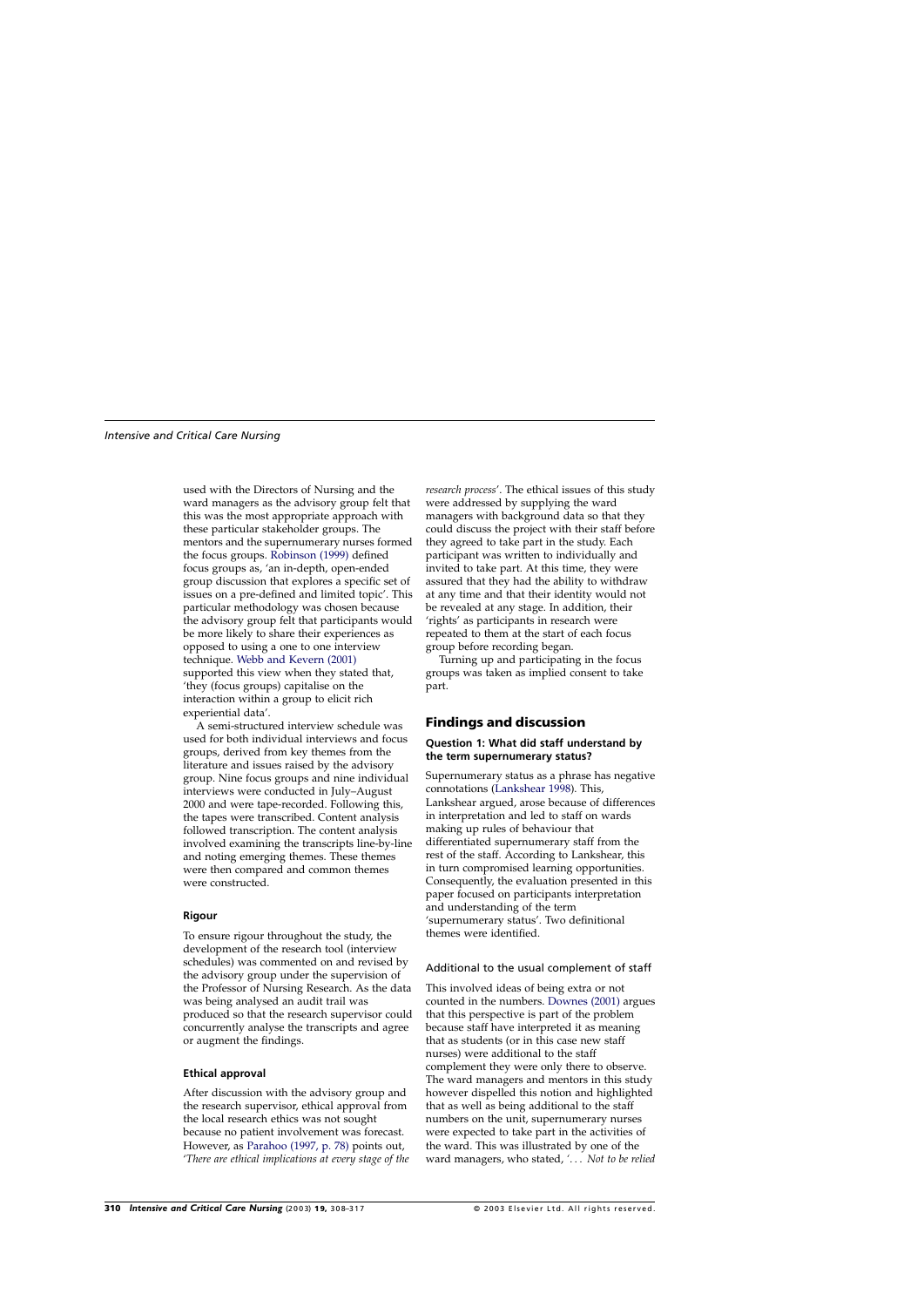*on to do the basic work although they may contribute to that as well' (WM2)*.

The supernumerary nurses themselves were not as clear in their definition of supernumerary status. However, their focus was similar to the other stakeholder groups and was illustrated by the comment,'*It is sort of assumed that when you are supernumerary you are not counted in the numbers' (SN1)*.

The supernumerary nurses highlighted the developmental aspect of supernumerary status, expressed by the comment; 'You weren't *counted in the numbers so you're free to do extra learning within the unit' (SN2)*. Things were not always so clear however and the supernumerary nurses were the only ones who 'faced reality' and admitted that the concept of being supernumerary was not always enforced, this was illustrated by one participant who said, *'*... *but they did rely on you if they were short-staffed. You know if they were short-staffed you know, you sort of had to get on with it' (SN1)*.

#### Allocation to a more experienced member of staff for supervision

The Directors of Nursing (DoNs) explained the allocation concept with the following quote '*They would be assigned a mentor for the duration of their allocation (DN4)'*. The ward managers agreed that the supernumerary nurses would be allocated to a more experienced staff member by saying,'*Well, we usually twin them with somebody and they try to have them on the same shifts. Usually a senior experienced member of staff and they work the shift with them' (WM1)*. Implicit in this theme was the assumption that the new member of staff had 'reduced' responsibilities. The DoNs explained the concept of reduced responsibility by saying, *'A nurse is not relied on solely to deliver care (DN1)'*.

In expressing the concept of supervision, the mentors were a little more explicit and stressed that the supernumerary nurse would be carrying out the routine duties of an intensive care nurse but under the guidance of a more experienced member of staff. *They do the normal work under supervision with their mentor or another nurse and they're progressing* ... *they're learning by actually doing the work with experienced ICU nurses' (M2)*.

Initially the supernumerary nurses

concurred with this notion of supervision, *'It was good knowing that Ihad somebody to* ... *somebody who would be there if Ihad any problems and just show me the run of the place and how things were done here' (SN3)*. However not all of the groups of supernumerary nurses interviewed shared this opinion. One other group suggested that allocation to a mentor was a paper exercise only in that they rarely worked with their mentor. They felt that this led to confusion due to the variability in individual style when carrying out clinical procedures *'Ithought it was beneficial being supernumerary but one of the drawbacks was that it depended who you were on with. You're supposed to have one mentor but constraints usually meant that you were with a couple of people and they showed you the skills the way they had learnt it which was not always consistent and then you ended up confused—is this the right way to do it or not?' (SN4)*. [Charnley \(1999\)](#page-8-0) underscored the notion of support when she found that a lack of qualified support in clinical practice was a major source of occupational stress for newly qualified staff nurses.

[Yassin \(1994\)](#page-9-0) however cautioned that on the face of it, providing a mentor may be of benefit to the learner but the complexities and realities of the relationship are unclear and require further research. [Northcott \(2000\)](#page-9-0) supported this view and argued that mentorship appears to have been applied in a haphazard fashion throughout the profession and warned that the product of inadequate mentorship could be burnout.

#### **Question 2: How was supernumerary status implemented in the Trusts?**

Three themes described the way that supernumerary status had been implemented across the participating Trusts.

#### A planned and structured programme was offered

There appeared to be a consensus of opinion that having a planned and structured programme was a fundamental pre-requisite for effectively implementing supernumerary status. The ward managers placed emphasis on assessment and communication between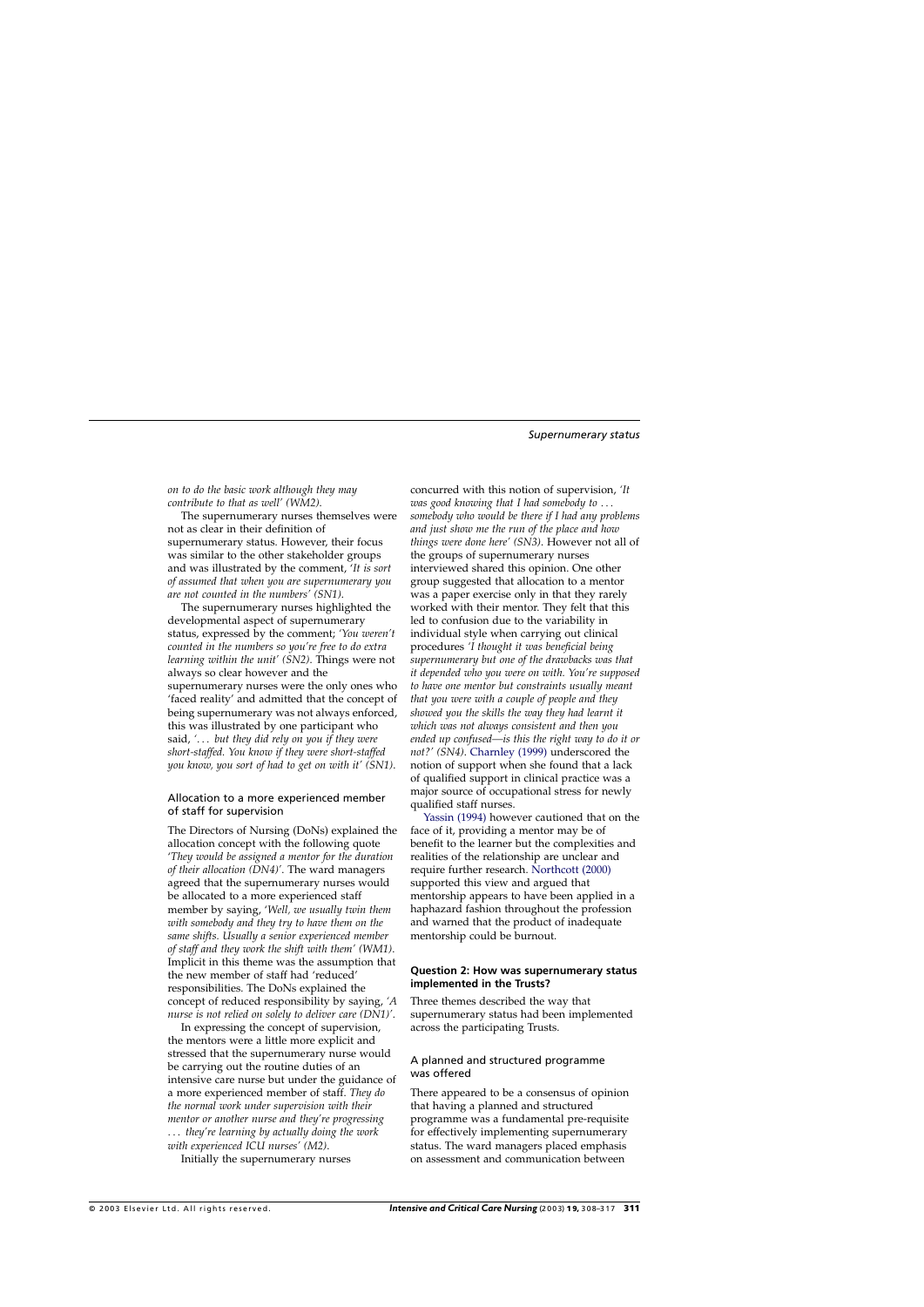the assessors and the assessed which was illustrated by one group who said,'... *So we had quite a detailed induction with them into what we expected of them, their progress over the six months and for their mentors the same as well' (WM3)*. One ward manager summed up the situation when she said, *'it's like a mini intensive care course—what we want our new nurses to have' (WM2)*.

The supernumerary nurses in one of the focus groups were positive in their assessment of the structured approach by describing their ICU experience thus; *'There was a structured ten weeks you know and maybe ah* ... *you could have two study days a week and then two and a half days out on the unit and after a few weeks you were able to put two and two together—why you were doing it and learning all your drugs, etc.' (SN2)*.

All of the units involved, however, did not share this view. Two of the other supernumerary nurse focus groups were critical of implementation with their main criticisms being an apparent lack of structure, direction and theory based classroom time. This can be summarised by the following excerpt from supernumerary nurse group 1 (SN1):

We thought that it was a good idea if you worked with someone constantly and you were always shadowing them and then in the middle two months you would maybe be able to look after a patient on your own, but not a very sick patient. Then in the last couple of months of the supernumerary phase you were rather broken in to looking after more seriously ill patients. (SN1)

#### Variable assessment criteria

This theme reflected an abandonment of the structured approach to supervision and the adoption of an ad hoc approach to assessments. It could be argued that the structured assessment transformed into a rite of passage or an initiation based on staff perception and socialisation. This was highlighted by one ward manager who said "*You know it's a matter of we'd have a chat. The mentor and the new nurse would have their chat. Ias Sister, or one of the other Sisters would have a chat with the nurse, 'Do you feel that you would be comfortable doing this?"' (WM2)*. One could argue that the previous question from the ward manger was

a loaded question and the response options open to the staff member would in that case be limited. Additionally a 'chat' could be seen as a euphemism for managerial control in which the flow of information was one sided with little scope for staff input.

The mentors also described a less structured approach with little mention of learning outcomes or objectives having been set that the supernumerary nurse had to achieve. This was demonstrated by one group who said: '*Ithink we just discuss it really, you know, what we have achieved so far and what we've covered so far and what we would like to cover a bit more or maybe see a bit more but Ithink, here, it's not very organised, it's not like written criteria as such' (M4)*.

One of the other mentor groups however was able to describe a more structured approach to assessment,

We did have an evaluation like ... sort of forms to complete. What we did was we all sat down and looked at things that she wanted to go over or wanted to specifically learn about and then what goals we were going to do, you know, achieve this and then the action when we carried it out, you know, certain days we say well lets have a look at our plan ... like we haven't gone over the CVP monitor and the setting up of the line and we'll do that today and you know, the next time she would have done it herself and I would have checked over it so that sort of how we went about assessing things and if she had any concerns then she would always say to me, you know, how she felt or .... (M3)

The supernumerary nurses had mixed experiences of assessment ranging from structured and recorded to the rite of passage experience identified above. Overall, it appeared that wide varieties of approaches to assessment were employed with a consequent variation in standards and degree of satisfaction. The extent to which this affected the nurse's performance remains to be explored. Another issue that remained unclear was what would happen to those staff who failed to meet prescribed standards, i.e. it was unclear what would happen to staff who failed to complete competencies. An area that, it could be argued, is vital to address when basing training on competencies, procedures and accumulation of knowledge.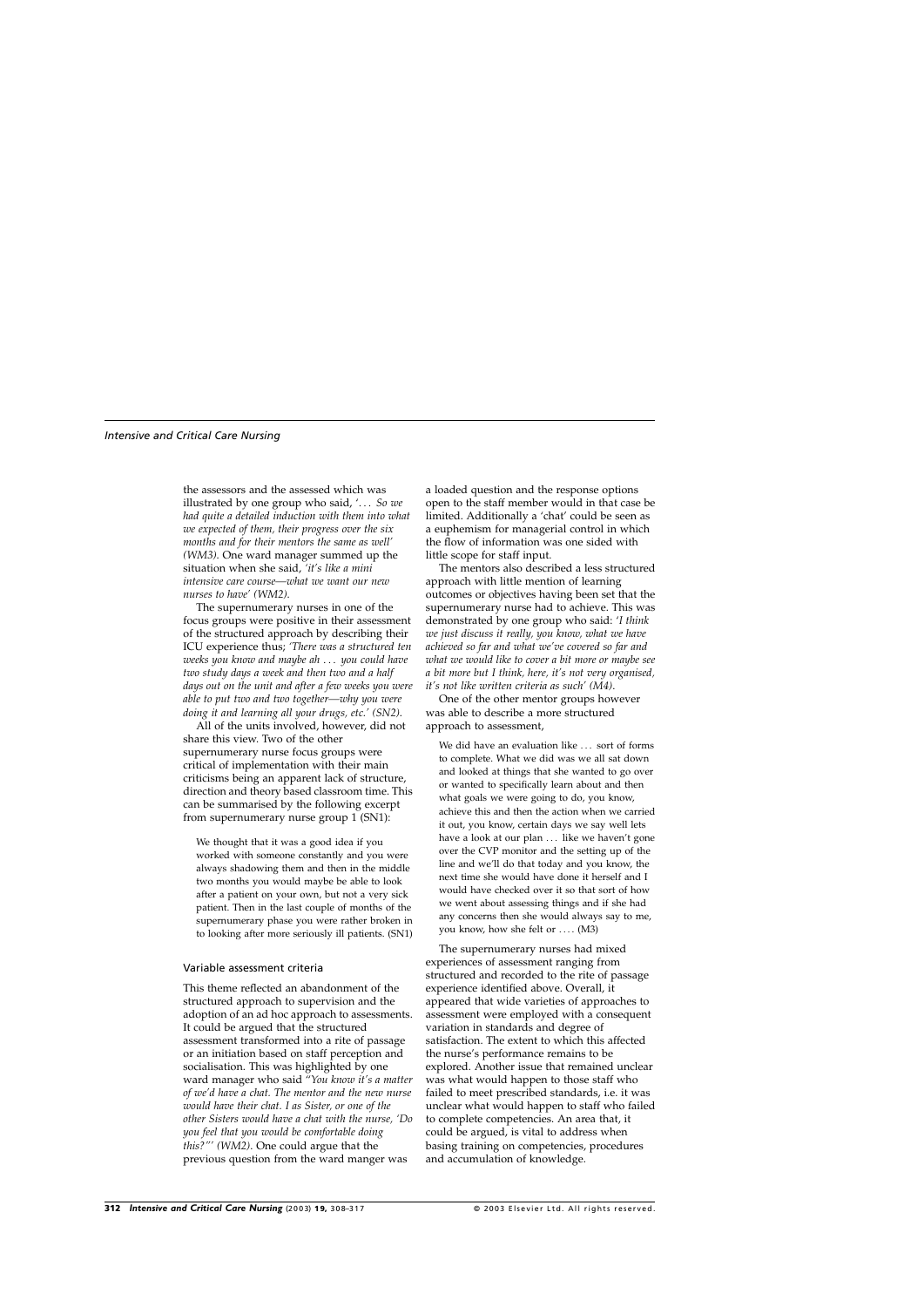#### Length of time as a supernumerary nurse

The length of time one spent as a supernumerary nurse had been prescribed by the Health Board as being six months. There were, however, a variety of experiences here ranging from a feeling that the full six months as prescribed was necessary, to stating that as little as four weeks was on offer in one unit. Overall, though, it appeared that most respondents felt that six months was too long with the consensus being, that perhaps a shorter period (three/four months) would be adequate. This was best described by one of the supernumerary nurses who said, *'because I trained longer—three months probably would have been enough for me. But for newly qualified staff I think six months would be good for them' (SN1)*.

[Yassin \(1994\)](#page-9-0) suggested that supernumerary status could actually be a barrier to learning and contribute to the theory-practice gap because supernumerary staff do not become completely integrated into the clinical environment until this period has finished. Thus, a reduction in the supernumerary period would appear to be a positive step in trying to achieve the optimum benefit from this supportive practice whilst offsetting the drawbacks that exist. In any event,whilst the supernumerary nurses expressed the opinion that six months was too long it appeared that actually being supernumerary was the exception rather than the rule.

Overall, it appeared that supernumerary status had been implemented in a variety of ways that depended upon the particular working practices and customs of the unit involved. It could be argued that this ad hoc approach to implementation would ultimately be damaging to the staff because of the confusion that this approach would engender.

### **Question 3: What effect did supernumerary status have on the staff/Trusts involved?**

#### Supernumerary status attracts staff to work in intensive care

The Directors of Nursing were keen to point out that implementation of supernumerary status had (to an extent) solved some of their recruitment problems and had gone some way to address retention problems also. This notion was captured by one DoN who said,'*It has been an excellent recruitment tool. We had major difficulties in the past recruiting to Intensive Care. With supernumerary status, we no longer have vacancies within our Intensive care unit. Invariably these people stay. I think that staff recognise that if they want to improve their staffing levels that this is something that needs to happen' (DN1)*.

The mentors focused upon the fact that as time progressed the supernumerary nurses clinical abilities improved and as a result, their ability to share the workload increased. This was captured by one group of mentors who said:

Well there have been positive effects on the unit from a selfish point of view because it has given us more numbers, more girls, and even though you have to mentor them and you are supervising them (especially in the later stages of their supernumerary status) when they have been there maybe three or four months when they are really at the stage when they could have patients themselves. They are still not counted in the numbers but you have maybe two or three extra people in the morning who know fairly well what they are doing. (M1)

The supernumerary nurses highlighted the fact that the offer of support from supernumerary status was a major motivator in their decision to apply to work in intensive care. This was validated by one supernumerary group who said:

Personally I thought I couldn't come just qualified you know, and straight into intensive care without that. I wouldn't have even applied for the job if I never thought I was going to get that support and back up. (SN1)

The majority of respondents felt that the initiative was worthwhile with the net gain being that experienced staff who stay in intensive care are worth the effort required to produce them. The Directors of Nursing were cognisant that such an initiative was useful but pointed out that continuing support from commissioning bodies such as Health Boards was required. The ward managers pointed out that the investment was worthwhile and recognised that it was not a quick fix but a medium to long-term solution to an insidious problem. This premise was highlighted by one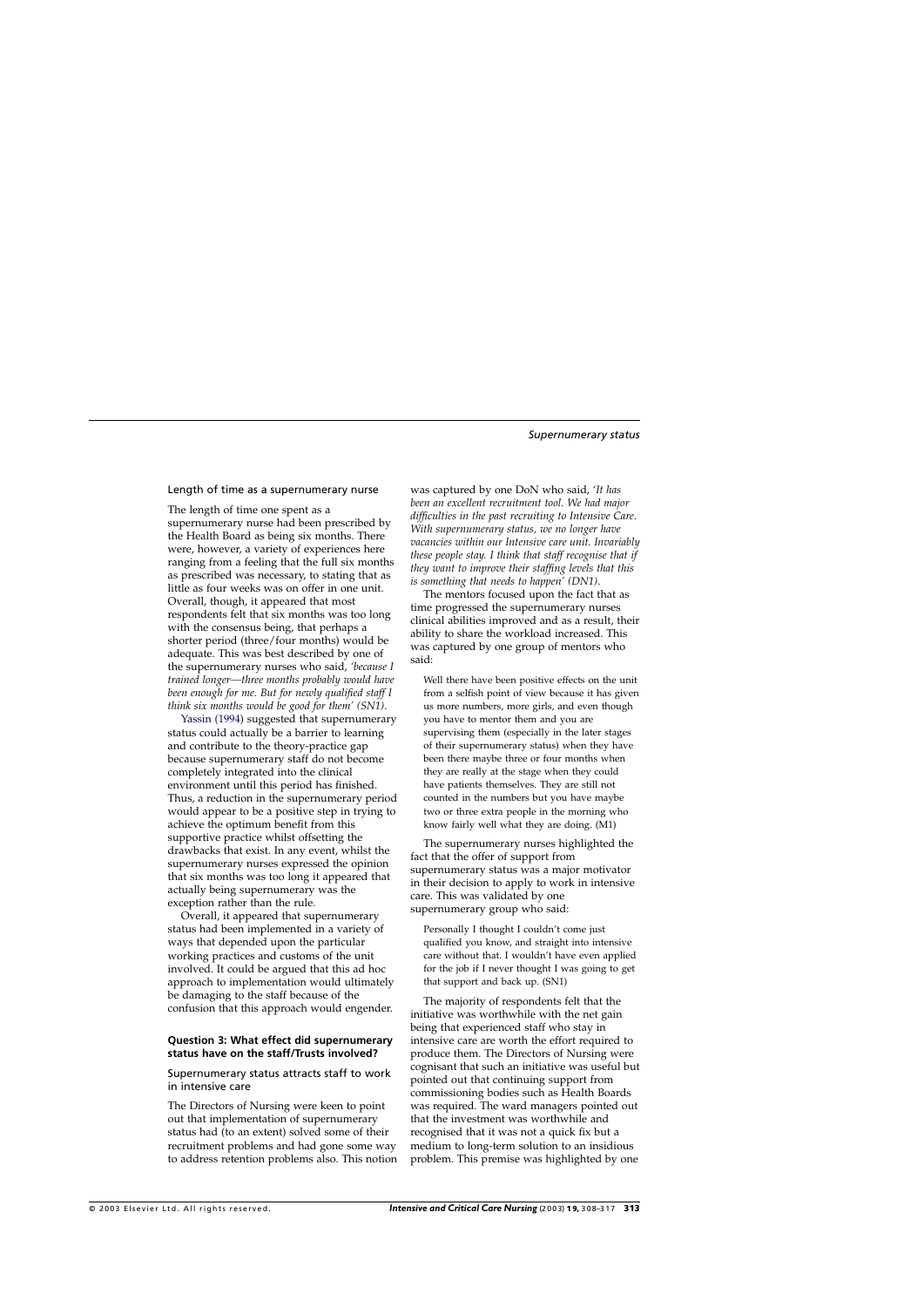group of ward managers who said,'*You are investing a lot of time and energy into these people and you can see the potential benefit then at the end of the six months and so that is good' (WM3)*.

[Marquis \(1988\)](#page-9-0) warned however that offering more to new staff to work in places such as ICU sets precedents and as a result, more will be expected. Consequently, a failure to provide supernumerary status in the future (now that a precedent has been set) may have serious ramifications for future recruitment.

## The stress of supernumerary status

Whilst respondents agreed that supernumerary status had attracted staff, they were mindful of the fact that it represented an additional responsibility for the existing staff that were already under considerable stress. Whilst working in an already busy intensive care unit, nursing staff were expected to also act as mentors to new nurses. This meant an additional work expectation as teachers, assessors, counsellors, and role models. These additional roles, [Barrett and Myrick \(1998\)](#page-8-0) suggested contributed to work overload and thus the amount of stress experienced by mentors.

The mentors interviewed in this study, concurred with this view by highlighting that supernumerary status added to their stress levels. This was explained by one ward manager who said, *'To have a six month programme is, A, stressful for the mentors of the supernumerary nurses, B, stressful for the other staff in the unit because there are so many new staff here and C, again that's diluting and increasing your team so it affects your team spirit and morale because they always have someone working with them and they're not sure of their abilities' (WM3)*.

The mentors also highlighted the stressful nature of supernumerary status but appeared to take the responsibility seriously. This was validated by one group of mentors who said:

It was good but it was tiring as well. You know if you had the same person for a couple of months it was good to build up a relationship with them and know them but it was also quite tiring to have somebody with you all the time. If you're mentoring somebody quite often whenever they're only at the beginning it can

take double the time so if you have a busy patient and you know you're going to have a busy day sometimes it can be quite stressful having to repeat everything for a second time or explain everything you're doing so it takes twice as long. Sometimes you feel under pressure to know everything ... to know the answer to everything. Sometimes it can be stressful if every time that you're on the person is with you if you're ever having problems. (M2)

Overall, though, the mentors felt that the extra effort required was justified in that ultimately they were preparing someone who could share their workload and make a positive contribution to the unit.

It's very rewarding when you have been with someone for a length of time and you can see that they have come on in what they're doing or they're able to question things ... it's rewarding. (M2)

The extent to which this was communicated to the supernumerary nurses remains in question though as they appeared to express the opinion that they felt they were resented. This was revealed by one group of supernumerary nurses who said:

It's never been in the unit before you know. People were wondering why we actually needed this. Really, there was a bit of resentment but I think it was because it was just so new. You know, it was a new concept really. (SN1)

## Confidence and competence

The respondents felt that supernumerary status provided an excellent framework for support and education, which enabled supernumerary nurses to develop their confidence and competence in intensive care nursing. They felt that this benefited patients and positively affected the quality of care delivered by creating skilled practitioners. This was explained by one mentor who said:

I think it gives you a very confident six-month newly qualified staff nurses honestly. I think that they feel more confident in their work ... certainly more than a girl that has come in without that status, without that training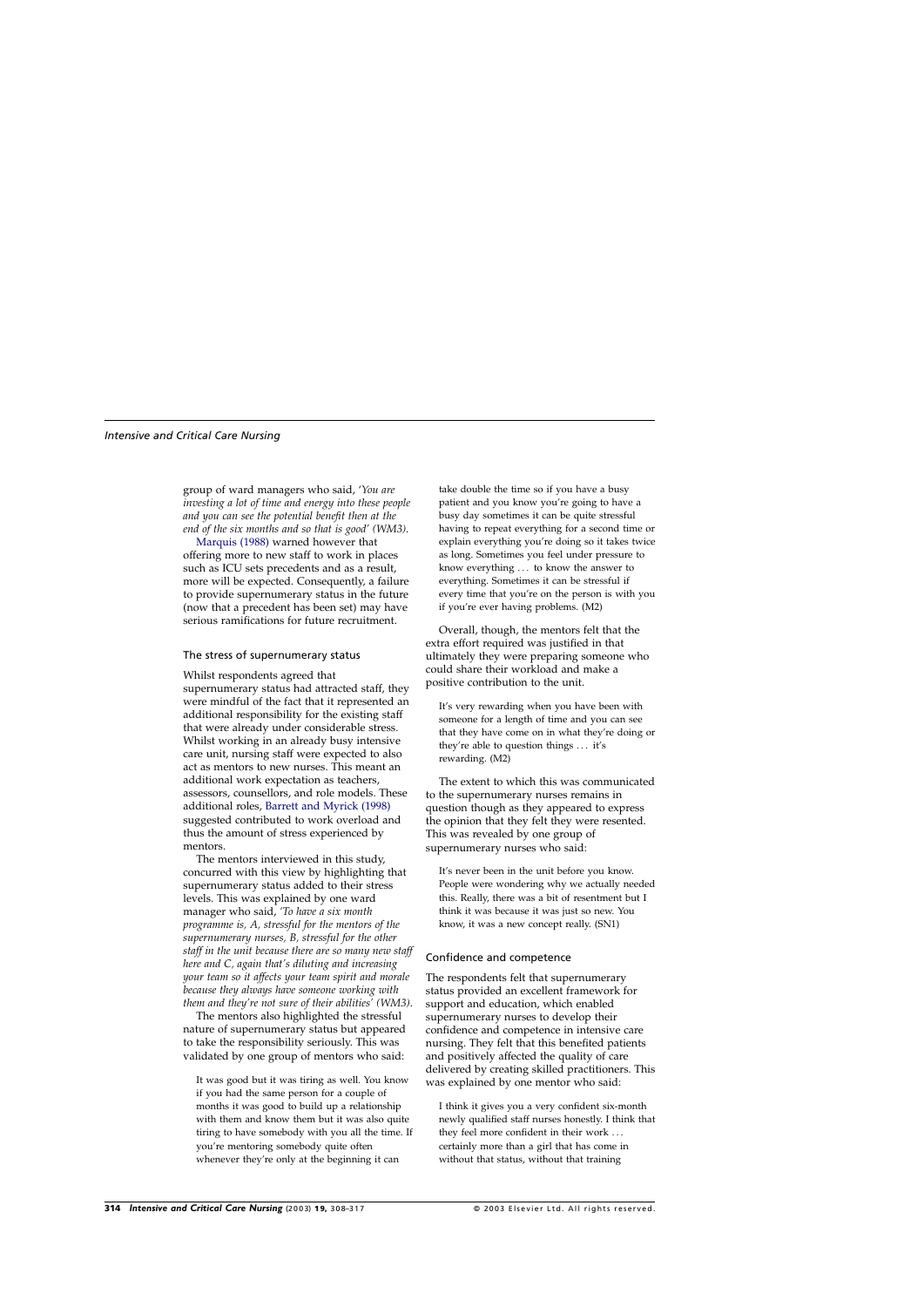wouldn't be as confident after six months as these girls appear to be. (M1)

The supernumerary nurses identified the development of their confidence in carrying out their role and felt that supernumerary status gave them the ability to identify their limitations and practice safely, this was described by one supernumerary nurse who said,'*It was a lot easier being supernumerary than actually just coming in and not having any supernumerary status. Ijust felt a bit more confident because you knew there was somebody there supporting you and you weren't just being thrown in at the deep end. Its allowed people to develop at their own rate you know. It gives you that time to settle in, find your feet and build up a bit of confidence' (SN2)*.

However not all supernumerary nurses shared this positive experience with one group pointing out that what was proposed did not always match up to what occurred in practice. This was highlighted by one supernumerary nurse who said:

When I first came here I was told I would be supernumerary for six to seven weeks and it ended up I was left to my own devices. It sort of confuses you and you're sort of thinking, "maybe they think I'm competent enough to do that" but then maybe they're just leaving me because they're short-staffed or whatever? So you never really knew where you stood and not having any feedback was another drawback, you never really knew where you were. (SN4)

In summary, it appeared that supernumerary status had an overall positive effect on the units involved. However further research is needed to explore in more depth the stress experienced by other staff arising from supporting supernumerary nurses.

## **Issues arising**

Overall, this study described 10 themes emerging from a series of focus groups concerning the definition, operationalisation and effect of supernumerary status in intensive care units in the Greater Belfast area.

Whilst making a positive contribution to the recruitment and development of nurses new to the intensive care environment further study is required to gauge the long-term effect on retention of staff. [Murray \(1988\)](#page-9-0) in a study examining the work variables influencing job satisfaction and turnover carried out in New Jersey concluded that fringe benefits had no effect on a nurses decision to stay in a job. However, it could be argued that supernumerary status represents the development of a supportive clinical learning environment which is an intrinsic factor contributing to job satisfaction and not a fringe benefit. [Hart and Rotem \(1995\)](#page-8-0) defined a clinical learning environment as one that contributed to professional development and was made up of several factors. These factors orbited professional development and were described as autonomy and recognition, job satisfaction, role clarity, quality of supervision, peer support and opportunities for learning. [Field \(1999\)](#page-8-0) reported on a programme of support that improved nurse recruitment, retention, and the two main facets of that programme were: a comprehensive support system and structured development opportunities. From this it can be seen that several of the above factors are also component parts of the current supernumerary status initiative in intensive care units. [Dunn](#page-8-0) [and Burnett \(1995\)](#page-8-0) point out however that these factors are interactive and do not exist in isolation of one another. Consequently, the provision of any future programme would have to ensure that all of the factors were being addressed.

In tandem with the design of the programme, there is also a requirement for comprehensive preparation of supernumerary status nurse mentors. Throughout the course of the interviews held with the mentors there was little evidence to suggest that mentors were formally trained to carry out the duties of a mentor in this context. Indeed the evidence seemed to suggest that selection of mentors was based on their position in the 'pecking order' and the ability to effectively mentor a neophyte intensive care nurse was not taken into consideration. In addition, the extent to which the ward managers had been prepared for the implementation of the programme was unclear. [Yassin \(1994\)](#page-9-0) cautions that the experience and attitude of the ward sister will influence how concepts are interpreted and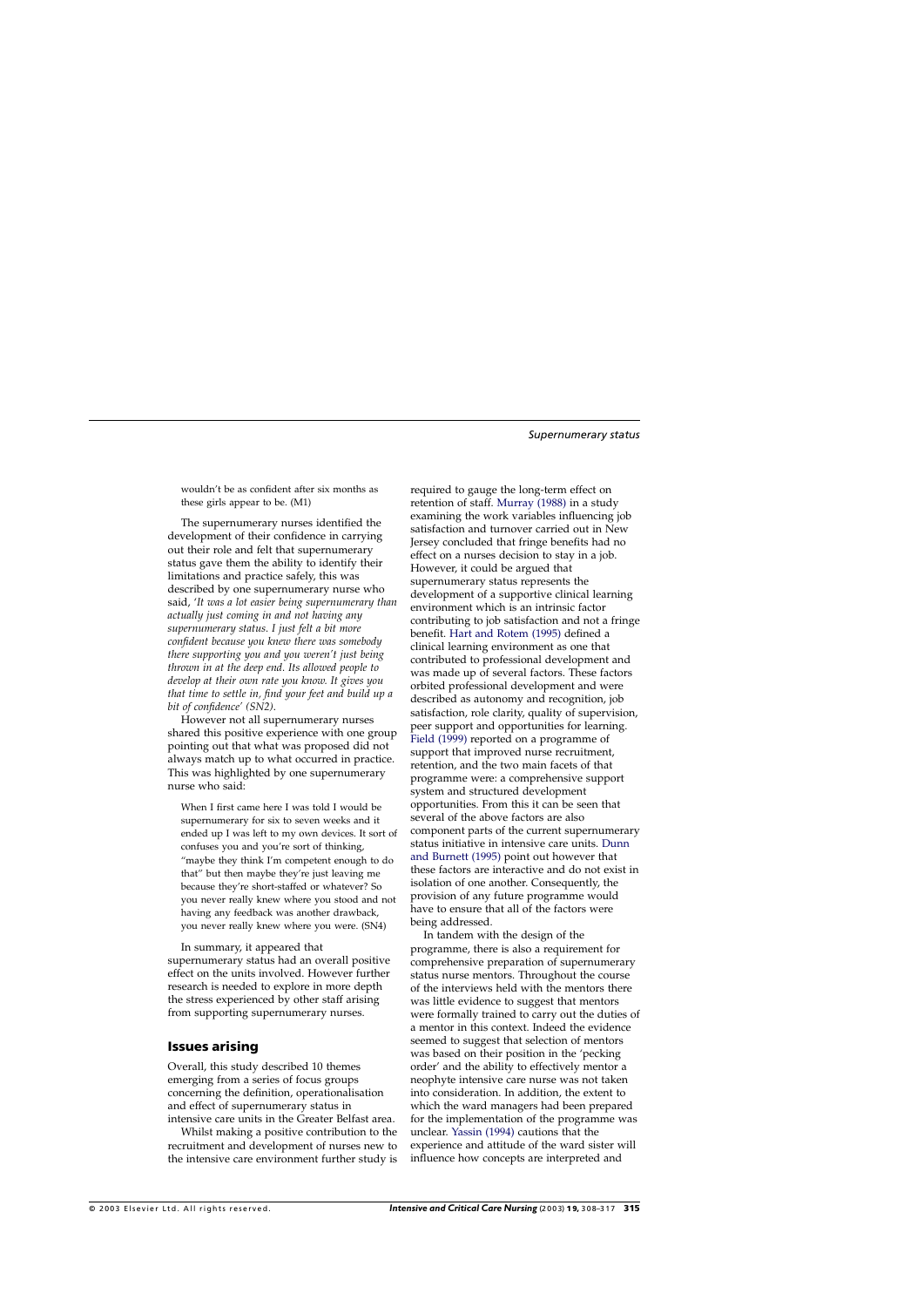<span id="page-8-0"></span>applied at a local level. In general, the concept of supernumerary status was well received and was supported by all involved who believed that its goal of producing adequately trained and skilled practitioners in an intensive care environment was a worthwhile exercise that benefited both staff and patients.

However, from the data in this evaluation, it would appear that a four-month supernumerary period is sufficient for most staff and may prevent the barriers to learning earlier identified by [Yassin \(1994\).](#page-9-0) Because of the variation in the way the programme has been implemented, common standards to underpin the programme need to be developed, including the defining of outcomes and development of a common supervision and mentorship framework The literature suggests that competence is difficult to assess [\(Watson et al. 2002\)](#page-9-0) and the data from this evaluation would certainly support this view. Key to the assessment is the issue of the experience of mentors and the training required by them to perform their role something that was not addressed by this programme. Overall, however, exploring the operationalisation of a supernumerary status programme helps us to explore the challenges of supporting neophyte nurses in all areas of practice and challenges service providers to consider creative approaches to providing such support. This view is supported by Gerrish (2000) who demonstrated that new nurses who were supported through the first six months post qualification by a preceptorship programme experienced less stress than those who did not have that opportunity.

## **Conclusion**

This evaluation has helped to identify issues that need to be considered in supporting neophyte nurses in any setting. The importance of preparing the environment, support for mentors and access to a standardised programme has been identified. Whilst supernumerary status is an important part of nursing development further work is needed to demonstrate the actual benefits to nurses and patients.

### **Acknowledgements**

We would like to acknowledge the following people without whom the project would not have been realised. Mrs. M. Waddell, Director of Nursing, Eastern Health & Social Services Board; Professor S. Salmon, Director of Nursing, Ulster Community & Hospitals Trust; Mrs. I. Foster, Deputy Director of Nursing, Ulster Community & Hospitals Trust; Mrs. D. O'Brien, Director of Nursing, Royal Group of Hospitals Trust; Mrs. A. McCabe, Director of Nursing, Belfast City Hospital Trust; Mrs. M. Hinds, Director of Nursing, Mater Informorum Hospital Trust; Ms. E. Allen, Secretary, Ulster Community & Hospitals Trust. Advisory Group members: Sr. G. Fulton, advised on behalf of Ulster Community & Hospitals Trust; Sr. J McCormick, advised on behalf of Royal Group of Hospitals Trust; Sr. M. Chapman, advised on behalf of Royal Group of Hospitals Trust: Sr. L. McAlea, advised on behalf of Mater Informorum Hospital Trust; and Mrs. A. McCracken, advised on behalf of Belfast City Hospital Trust.

#### **References**

- Barrett C, Myrick F 1998 Job satisfaction in preceptorship and its effect on the clinical performance of the
- preceptee. Journal of Advanced Nursing 27(2): 364–371 Charnley 1999 Occupational stress in the newly qualified staff nurse. Nursing Standard 13(29): 32–36
- Downes M 2001 Support for student training: a new role as demonstrators. Nursing Times 97(7): 39
- Dunn SV, Burnett P 1995 The development of a clinical learning environment scale. Journal of Advanced Nursing 22: 1166–1173
- Field A 1999 Starters orders. (Development programme for newly qualified nurses in a Birmingham Trust to improve retention). 17 June 109: 26–27
- Gerrish K 2000 Still fumbling along? A comparative study of the newly qualified nurse's perception of the transition from student to qualified nurse. Journal of Advanced Nursing 32(2): 473–480
- Gray M, Smith L 1999 The professional socialisation of diploma of higher education in nursing students (Project 2000): a longitudinal qualitative study. Journal of Advanced Nursing 29(3): 639–647
- Hart G, Rotem A 1995 The clinical learning environment: nurses perceptions of professional development in clinical settings. Nurse Education Today 15: 3–10
- Hayes M 2001 Acute Hospitals Review Group Report. DHSSPS-NI
- ICN 2000 Nurse retention, transfer and migration. Nursing Standard 14(36): 33